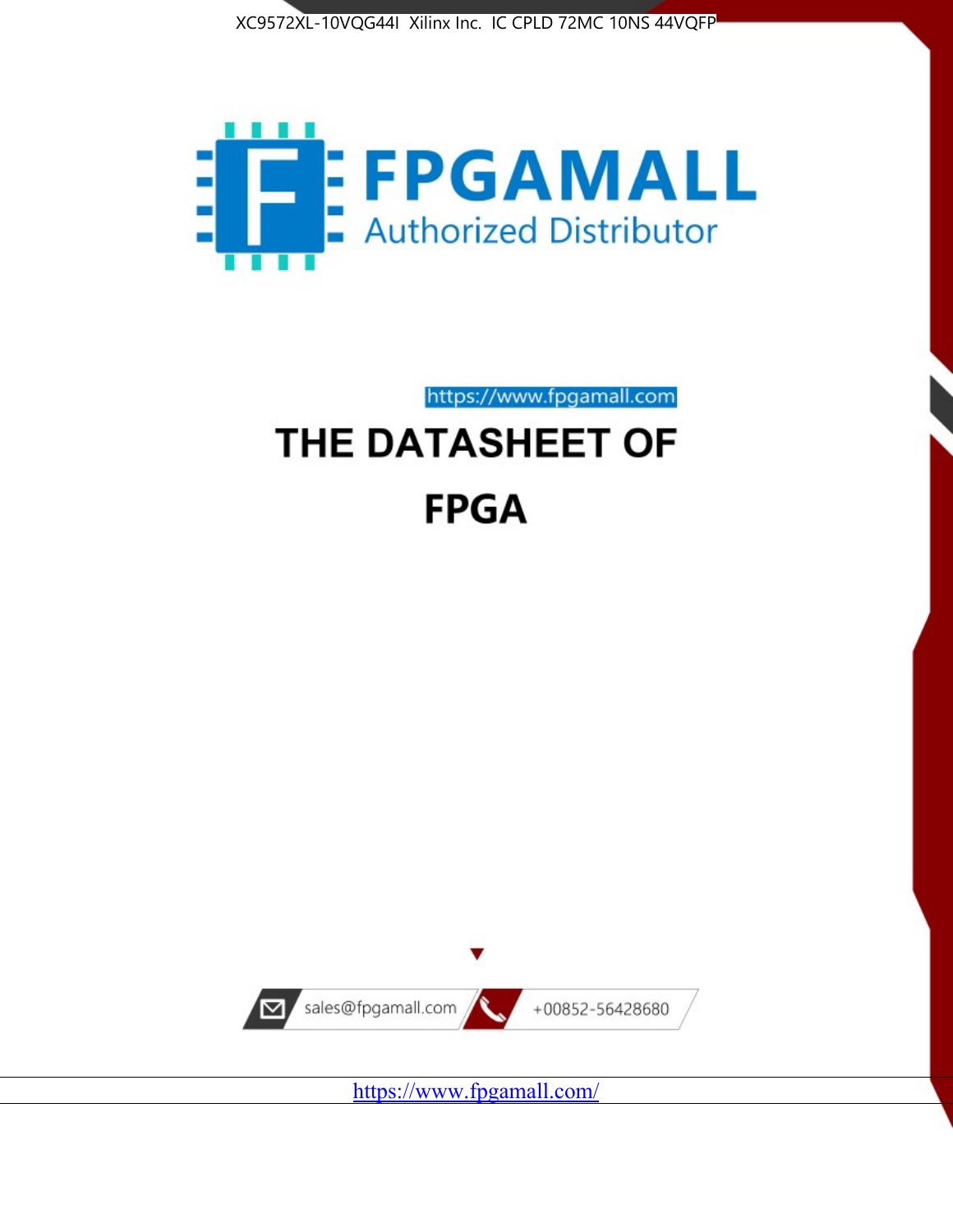

DS057 (v2.0) April 3, 2007 **0 0 Product Specification**

# **Features**

- 5 ns pin-to-pin logic delays
- System frequency up to 178 MHz
- 72 macrocells with 1,600 usable gates
- Available in small footprint packages
	- 44-pin PLCC (34 user I/O pins)
	- 44-pin VQFP (34 user I/O pins)
	- 48-pin CSP (38 user I/O pins)
	- 64-pin VQFP (52 user I/O pins)
	- 100-pin TQFP (72 user I/O pins)
	- Pb-free available for all packages
	- Optimized for high-performance 3.3V systems
	- Low power operation
	- 5V tolerant I/O pins accept 5V, 3.3V, and 2.5V signals
	- 3.3V or 2.5V output capability
	- Advanced 0.35 micron feature size CMOS Fast FLASH™ technology
- Advanced system features
	- In-system programmable
	- Superior pin-locking and routability with Fast CONNECT™ II switch matrix
	- Extra wide 54-input Function Blocks
	- Up to 90 product-terms per macrocell with individual product-term allocation
	- Local clock inversion with three global and one product-term clocks
	- Individual output enable per output pin
	- Input hysteresis on all user and boundary-scan pin inputs
	- Bus-hold circuitry on all user pin inputs
	- Full IEEE Standard 1149.1 boundary-scan (JTAG)
- Fast concurrent programming
- Slew rate control on individual outputs
- Enhanced data security features
- Excellent quality and reliability
	- Endurance exceeding 10,000 program/erase cycles
	- 20 year data retention
	- ESD protection exceeding 2,000V
- Pin-compatible with 5V-core XC9572 device in the 44-pin PLCC package and the 100-pin TQFP package
- WARNING: Programming temperature range of

 $T_A = 0^\circ$  C to +70° C

# **Description**

The XC9572XL is a 3.3V CPLD targeted for high-performance, low-voltage applications in leading-edge communi-

# **XC9572XL High Performance CPLD**

cations and computing systems. It is comprised of four 54V18 Function Blocks, providing 1,600 usable gates with propagation delays of 5 ns. See Figure 2 for overview.

# **Power Estimation**

Power dissipation in CPLDs can vary substantially depending on the system frequency, design application and output loading. To help reduce power dissipation, each macrocell in a XC9500XL device may be configured for low-power mode (from the default high-performance mode). In addition, unused product-terms and macrocells are automatically deactivated by the software to further conserve power.

For a general estimate of  $I_{CC}$ , the following equation may be used:

 $I_{CC}(mA) = MC_{HS}(0.175*PT_{HS} + 0.345) + MC_{LP}(0.052*PT_{LP}$ + 0.272) + 0.04 \*  $\overline{MC}_{TOG}$ ( $\overline{MC}_{HS}$  + $\overline{MC}_{LP}$ )\* f

where:

 $MC_{HS}$  = # macrocells in high-speed configuration  $PT_{HS}$  = average number of high-speed product terms per macrocell

 $MC<sub>LP</sub> = # macrocells in low power configuration$ 

 $PT_{LP}$  = average number of low power product terms per macrocell

f = maximum clock frequency

MCTOG = average % of flip-flops toggling per clock  $(-12%)$ 

This calculation was derived from laboratory measurements of an XC9500XL part filled with 16-bit counters and allowing a single output (the LSB) to be enabled. The actual  $I_{CC}$ value varies with the design application and should be verified during normal system operation. Figure 1 shows the above estimation in a graphical form. For a more detailed discussion of power consumption in this device, see Xilinx

© 2006 Xilinx, Inc. All rights reserved. All Xilinx trademarks, registered trademarks, patents, and disclaimers are as listed at **<http://www.xilinx.com/legal.htm>**. All other trademarks and registered trademarks are the property of their respective owners. All specifications are subject to change without notice.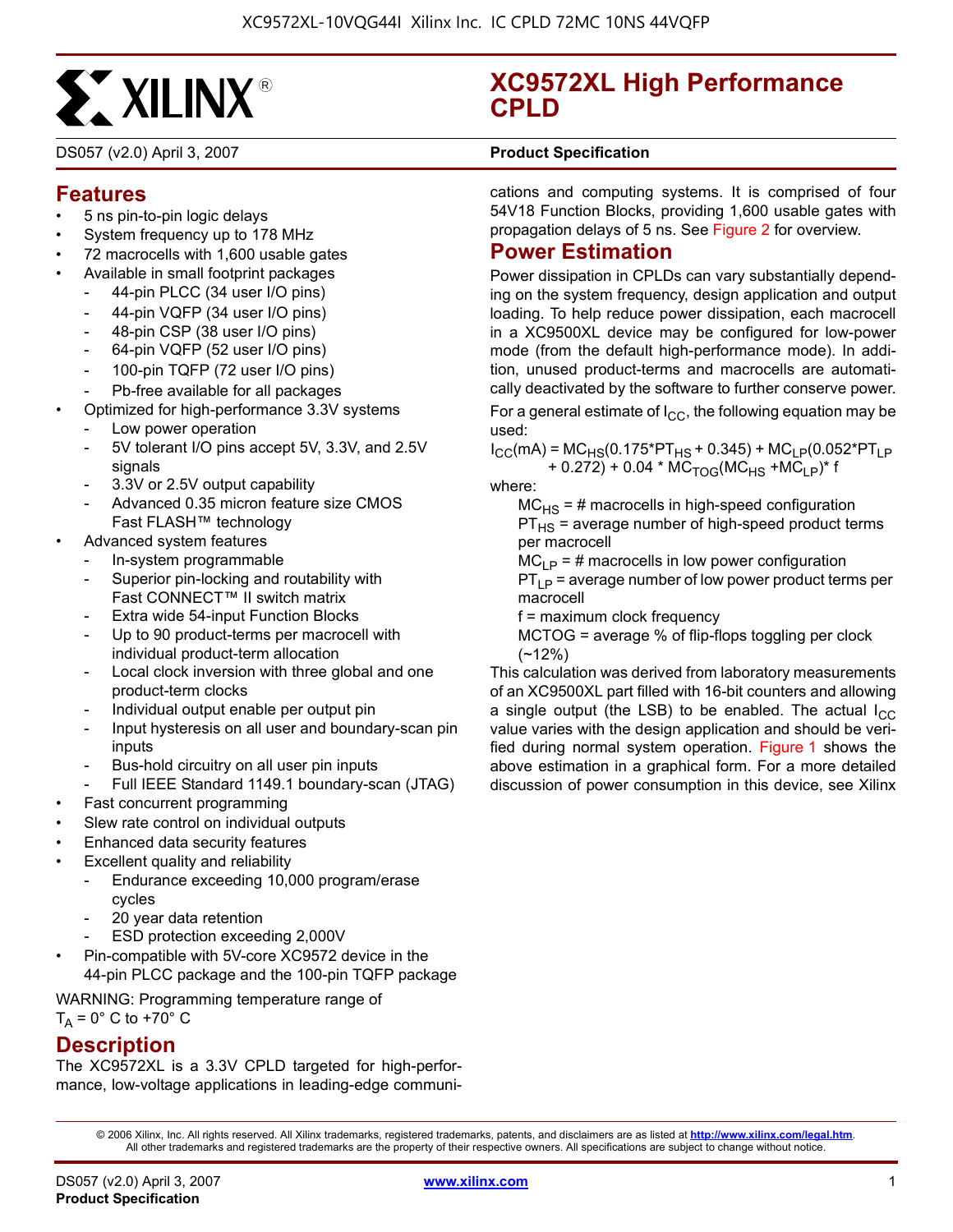**EXILINX®** 

application note **[XAPP114, "Understanding XC9500XL](http://direct.xilinx.com/bvdocs/appnotes/xapp114.pdf) [CPLD Power."](http://direct.xilinx.com/bvdocs/appnotes/xapp114.pdf)**



*Figure 1:* Typical I<sub>CC</sub> vs. Frequency for XC9572XL



DS057\_02\_082800

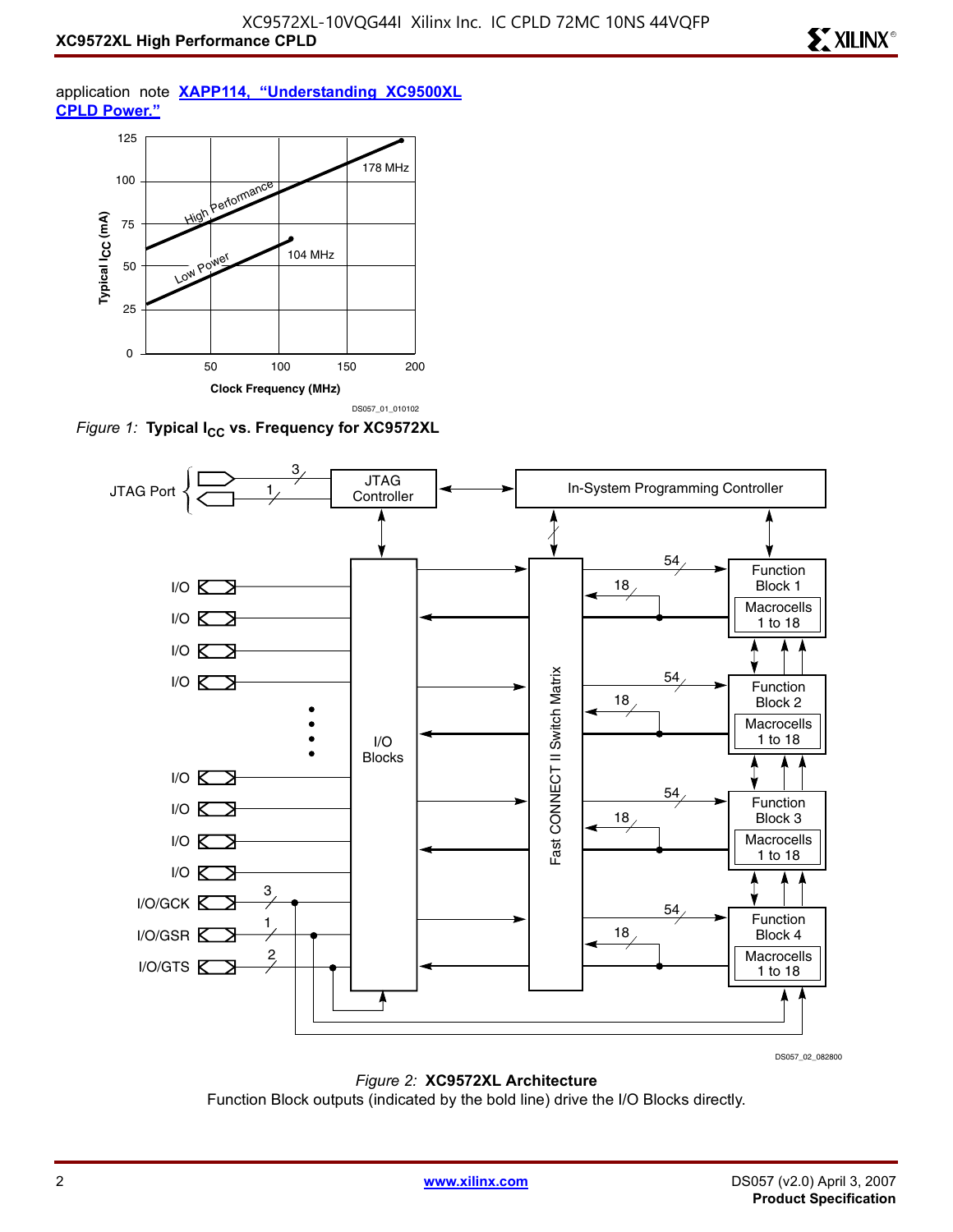# **Absolute Maximum Ratings(2)**

| Symbol                     | <b>Description</b>                               | Value           | <b>Units</b> |
|----------------------------|--------------------------------------------------|-----------------|--------------|
| $V_{CC}$                   | Supply voltage relative to GND                   | $-0.5$ to 4.0   |              |
| $V_{IN}$                   | Input voltage relative to GND <sup>(1)</sup>     | $-0.5$ to 5.5   |              |
| $\mathsf{v}_{\mathsf{TS}}$ | Voltage applied to 3-state output <sup>(1)</sup> | $-0.5$ to 5.5   |              |
| $\mathsf{T}_{\text{STG}}$  | Storage temperature (ambient) <sup>(3)</sup>     | $-65$ to $+150$ | °Ω           |
|                            | Junction temperature                             | $+150$          | °C           |

**Notes:** 

1. Maximum DC undershoot below GND must be limited to either 0.5V or 10 mA, whichever is easier to achieve. During transitions, the device pins may undershoot to –2.0 V or overshoot to +7.0V, provided this over- or undershoot lasts less than 10 ns and with the forcing current being limited to 200 mA. External I/O voltage may not exceed V $_{\rm CCINT}$  by 4.0V.

2. Stresses beyond those listed under Absolute Maximum Ratings may cause permanent damage to the device. These are stress ratings only, and functional operation of the device at these or any other conditions beyond those listed under Operating Conditions is not implied. Exposure to Absolute Maximum Ratings conditions for extended periods of time may affect device reliability.

3. For soldering guidelines and thermal considerations, see the [Device Packaging](http://www.xilinx.com/xlnx/xweb/xil_publications_index.jsp?category=Package+Drawings) information on the Xilinx website. For Pb-free packages, see [XAPP427](http://direct.xilinx.com/bvdocs/appnotes/xapp427.pdf).

# **Recommended Operation Conditions**

| Symbol                     | <b>Parameter</b>                                     |                                                          | Min               | Max  | <b>Units</b> |
|----------------------------|------------------------------------------------------|----------------------------------------------------------|-------------------|------|--------------|
| <b>V<sub>CCINT</sub></b>   | Supply voltage for internal logic                    | Commercial $T_A = 0$ <sup>o</sup> C to 70 <sup>o</sup> C | 3.0               | 3.6  |              |
|                            | and input buffers                                    | Industrial $T_A = -40^{\circ}C$ to +85°C                 | 3.0               | 3.6  |              |
| $V_{\rm CCIO}$             |                                                      | Supply voltage for output drivers for 3.3V operation     |                   |      |              |
|                            | Supply voltage for output drivers for 2.5V operation |                                                          | 2.3               | 27   |              |
| $\mathsf{V}_{\mathsf{IL}}$ | Low-level input voltage                              |                                                          | 0                 | 0.80 |              |
| $\mathsf{V}_{\mathsf{IH}}$ | High-level input voltage                             |                                                          | 2.0               | 5.5  |              |
| $V_{\rm O}$                | Output voltage                                       | 0                                                        | V <sub>CCIO</sub> |      |              |

# **Quality and Reliability Characteristics**

| <b>Symbol</b> | <b>Parameter</b>                 | Min    | Max | <b>Units</b> |
|---------------|----------------------------------|--------|-----|--------------|
| <b>DR</b>     | Data Retention                   | 20     |     | Years        |
| $N_{PE}$      | Program/Erase Cycles (Endurance) | 10.000 |     | Cycles       |
| ′ESD          | Electrostatic Discharge (ESD)    | 2,000  |     | Volts        |

# **DC Characteristic Over Recommended Operating Conditions**

| Symbol            | <b>Parameter</b>                                     | <b>Test Conditions</b>                                      | Min                   | <b>Max</b> | <b>Units</b> |
|-------------------|------------------------------------------------------|-------------------------------------------------------------|-----------------------|------------|--------------|
| $V_{OH}$          | Output high voltage for 3.3V outputs                 | $I_{OH} = -4.0$ mA                                          | 2.4                   |            | V            |
|                   | Output high voltage for 2.5V outputs                 | $I_{OH} = -500 \mu A$                                       | 90% V <sub>CCIO</sub> |            | $\vee$       |
| $V_{OL}$          | Output low voltage for 3.3V outputs                  | $I_{OL}$ = 8.0 mA                                           |                       | 0.4        | $\vee$       |
|                   | Output low voltage for 2.5V outputs                  | $I_{OL}$ = 500 $\mu$ A                                      |                       | 0.4        | $\vee$       |
| I <sub>IL</sub>   | Input leakage current                                | $V_{CC}$ = Max; $V_{IN}$ = GND or $V_{CC}$                  |                       | ±10        | μA           |
| <sup>I</sup> IH   | I/O high-Z leakage current                           | $V_{CC}$ = Max; $V_{IN}$ = GND or $V_{CC}$                  |                       | ±10        | μA           |
| <sup>I</sup> IH   | I/O high-Z leakage current                           | $V_{CC}$ = Max; $V_{CCIO}$ = Max;<br>$V_{IN}$ = GND or 3.6V |                       | ±10        | μA           |
|                   |                                                      | $V_{CC}$ Min < $V_{IN}$ < 5.5V                              |                       | ±50        | μA           |
| $C_{\mathsf{IN}}$ | I/O capacitance                                      | $V_{IN}$ = GND; f = 1.0 MHz                                 |                       | 10         | pF           |
| $I_{\rm CC}$      | Operating supply current<br>(low power mode, active) | $V_{IN}$ = GND, No load; f = 1.0 MHz                        | 20 (Typical)          |            | mA           |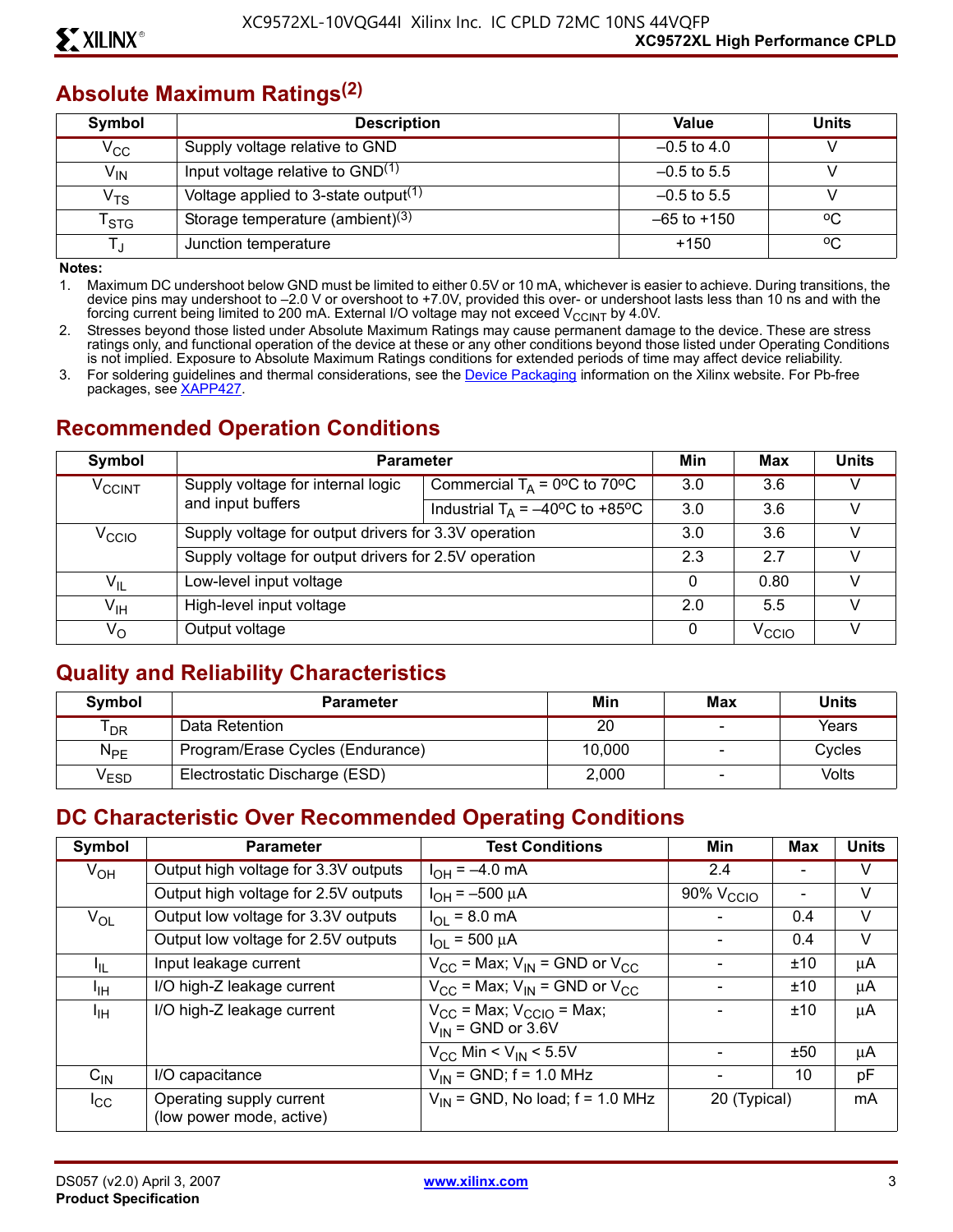### **AC Characteristics**

|                             |                                                        |                          | <b>XC9572XL-5</b>        |                          | <b>XC9572XL-7</b>        | XC9572XL-10              |                          |              |
|-----------------------------|--------------------------------------------------------|--------------------------|--------------------------|--------------------------|--------------------------|--------------------------|--------------------------|--------------|
| Symbol                      | <b>Parameter</b>                                       | Min                      | <b>Max</b>               | Min                      | <b>Max</b>               | Min                      | <b>Max</b>               | <b>Units</b> |
| $\mathsf{T}_{\mathsf{PD}}$  | I/O to output valid                                    |                          | 5.0                      |                          | 7.5                      |                          | 10.0                     | ns           |
| $\mathsf{T}_{\mathsf{SU}}$  | I/O setup time before GCK                              | 3.7                      |                          | 4.8                      | $\blacksquare$           | 6.5                      |                          | ns           |
| $T_{\rm H}$                 | I/O hold time after GCK                                | 0                        | $\blacksquare$           | $\mathbf 0$              | $\overline{\phantom{0}}$ | $\mathbf 0$              | $\blacksquare$           | ns           |
| $\mathsf{T}_{\mathsf{CO}}$  | GCK to output valid                                    | $\blacksquare$           | 3.5                      | $\blacksquare$           | 4.5                      | $\blacksquare$           | 5.8                      | ns           |
| f <sub>SYSTEM</sub>         | Multiple FB internal operating frequency               | $\overline{\phantom{a}}$ | 178.6                    | $\overline{\phantom{a}}$ | 125.0                    | $\overline{\phantom{a}}$ | 100.0                    | <b>MHz</b>   |
| T <sub>PSU</sub>            | I/O setup time before p-term clock input               | 1.7                      |                          | 1.6                      | $\overline{\phantom{0}}$ | 2.1                      | $\overline{\phantom{a}}$ | ns           |
| Т <sub>РН</sub>             | I/O hold time after p-term clock input                 | 2.0                      | $\blacksquare$           | 3.2                      | $\overline{\phantom{0}}$ | 4.4                      | $\blacksquare$           | ns           |
| T <sub>PCO</sub>            | P-term clock output valid                              | $\overline{\phantom{a}}$ | 5.5                      |                          | 7.7                      |                          | 10.2                     | ns           |
| $\mathsf{T}_{\mathsf{OE}}$  | GTS to output valid                                    | $\blacksquare$           | 4.0                      | $\blacksquare$           | 5.0                      | $\blacksquare$           | 7.0                      | ns           |
| $\mathsf{T}_{\mathsf{OD}}$  | GTS to output disable                                  | $\overline{\phantom{a}}$ | 4.0                      | $\blacksquare$           | 5.0                      | Ξ.                       | 7.0                      | ns           |
| $\mathsf{T}_{\mathsf{POE}}$ | Product term OE to output enabled                      | $\blacksquare$           | 7.0                      | $\blacksquare$           | 9.5                      |                          | 11.0                     | ns           |
| $T_{\mathsf{POD}}$          | Product term OE to output disabled                     | $\blacksquare$           | 7.0                      | $\blacksquare$           | 9.5                      |                          | 11.0                     | ns           |
| $\mathsf{T}_{\mathsf{AO}}$  | GSR to output valid                                    | $\overline{\phantom{0}}$ | 10.0                     | $\blacksquare$           | 12.0                     | $\overline{\phantom{0}}$ | 14.5                     | ns           |
| $\mathsf{T}_{\mathsf{PAO}}$ | P-term S/R to output valid                             | $\blacksquare$           | 10.5                     | $\blacksquare$           | 12.6                     |                          | 15.3                     | ns           |
| T <sub>WLH</sub>            | GCK pulse width (High or Low)                          | 2.8                      | $\blacksquare$           | 4.0                      | $\overline{\phantom{a}}$ | 4.5                      | $\blacksquare$           | ns           |
| T <sub>APRPW</sub>          | Asynchronous preset/reset pulse width<br>(High or Low) | 5.0                      | $\overline{\phantom{0}}$ | 6.5                      | $\overline{\phantom{a}}$ | 7.0                      | $\blacksquare$           | ns           |
| $\mathsf{T}_{\mathsf{PLH}}$ | P-term clock pulse width (High or Low)                 | 5.0                      |                          | 6.5                      |                          | 7.0                      |                          | ns           |



| Output Type | V <sub>CCIO</sub> | $V$ TEST | R <sub>1</sub> | R <sub>2</sub> | Cı    |
|-------------|-------------------|----------|----------------|----------------|-------|
|             | 3.3V              | 3.3V     | 320 $\Omega$   | $360 \Omega$   | 35 pF |
|             | 2.5V              | 2.5V     | 250 $\Omega$   | 660 $\Omega$   | 35 pF |

DS058\_03\_081500

*Figure 3:* **AC Load Circuit**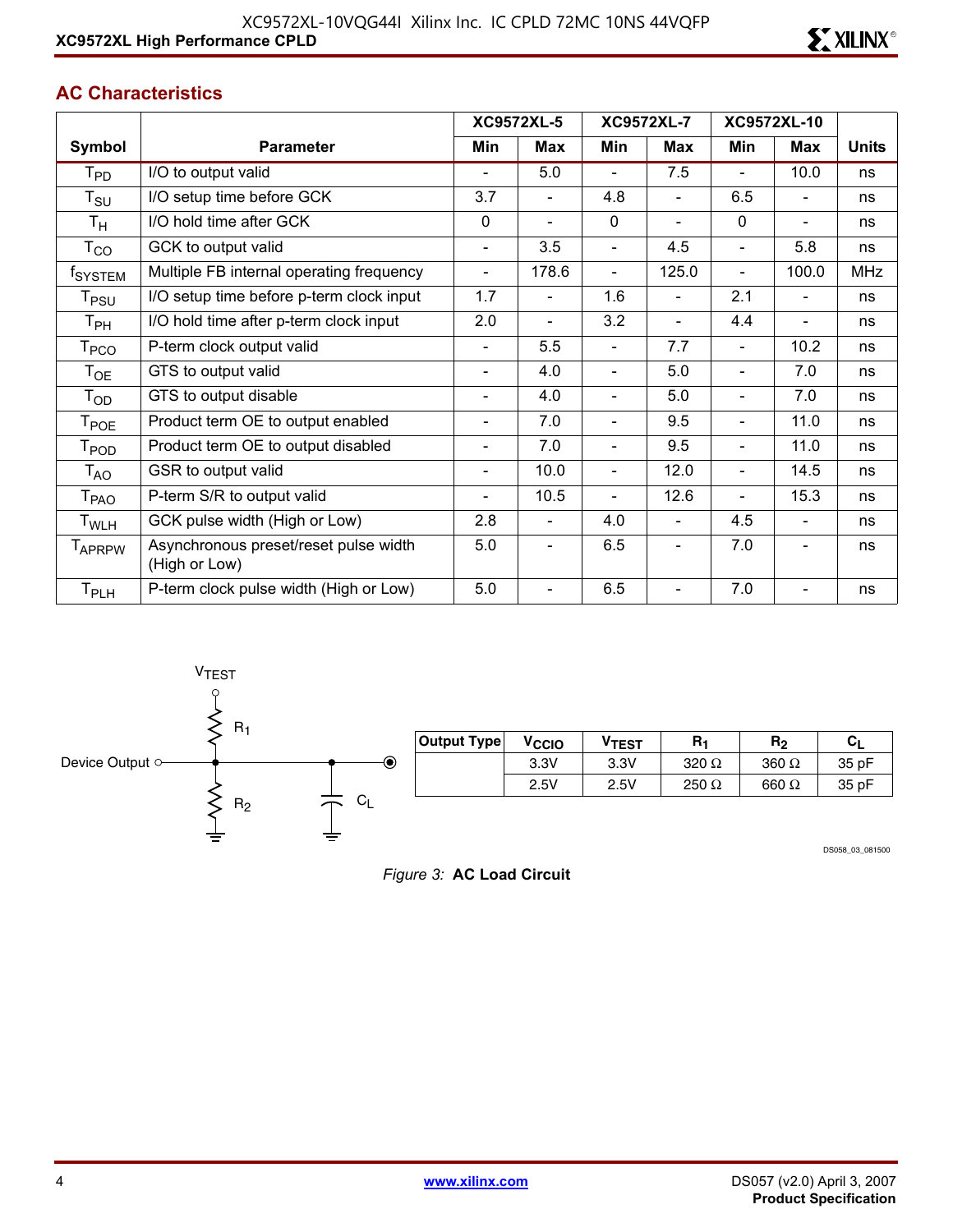# **Internal Timing Parameters**

|                             |                                                   |                          | <b>XC9572XL-5</b> |                          | <b>XC9572XL-7</b> |                | XC9572XL-10    |              |
|-----------------------------|---------------------------------------------------|--------------------------|-------------------|--------------------------|-------------------|----------------|----------------|--------------|
| Symbol                      | <b>Parameter</b>                                  | Min                      | <b>Max</b>        | Min                      | <b>Max</b>        | Min            | <b>Max</b>     | <b>Units</b> |
| <b>Buffer Delays</b>        |                                                   |                          |                   |                          |                   |                |                |              |
| $T_{IN}$                    | Input buffer delay                                | $\blacksquare$           | 1.5               | $\overline{\phantom{a}}$ | 2.3               | $\blacksquare$ | 3.5            | ns           |
| $T_{GCK}$                   | GCK buffer delay                                  | $\blacksquare$           | 1.1               | $\blacksquare$           | 1.5               | $\overline{a}$ | 1.8            | ns           |
| $\mathsf{T}_{\mathsf{GSR}}$ | GSR buffer delay                                  | $\overline{a}$           | 2.0               | $\blacksquare$           | 3.1               | $\blacksquare$ | 4.5            | ns           |
| $T_{GTS}$                   | GTS buffer delay                                  | $\blacksquare$           | 4.0               | $\blacksquare$           | 5.0               | $\blacksquare$ | 7.0            | ns           |
| T <sub>OUT</sub>            | Output buffer delay                               | $\overline{\phantom{a}}$ | 2.0               | $\blacksquare$           | 2.5               | $\blacksquare$ | 3.0            | ns           |
| $T_{EN}$                    | Output buffer enable/disable delay                | $\overline{a}$           | $\mathbf 0$       | $\blacksquare$           | $\mathbf 0$       | $\blacksquare$ | $\mathbf 0$    | ns           |
|                             | <b>Product Term Control Delays</b>                |                          |                   |                          |                   |                |                |              |
| T <sub>PTCK</sub>           | Product term clock delay                          | $\blacksquare$           | 1.6               | $\blacksquare$           | 2.4               | $\blacksquare$ | 2.7            | ns           |
| $T_{\rm{PTSR}}$             | Product term set/reset delay                      | $\blacksquare$           | 1.0               | $\blacksquare$           | 1.4               | $\blacksquare$ | 1.8            | ns           |
| <b>T</b> <sub>PTTS</sub>    | Product term 3-state delay                        | $\blacksquare$           | 5.5               | $\blacksquare$           | 7.2               | $\blacksquare$ | 7.5            | ns           |
|                             | <b>Internal Register and Combinatorial Delays</b> |                          |                   |                          |                   |                |                |              |
| $T_{PDI}$                   | Combinatorial logic propagation delay             | $\blacksquare$           | 0.5               | $\blacksquare$           | 1.3               | $\blacksquare$ | 1.7            | ns           |
| $T_{\text{SUI}}$            | Register setup time                               | 2.3                      | $\overline{a}$    | 2.6                      | $\overline{a}$    | 3.0            |                | ns           |
| $T_{\rm HI}$                | Register hold time                                | 1.4                      | $\blacksquare$    | 2.2                      | $\blacksquare$    | 3.5            | $\blacksquare$ | ns           |
| $T_{ECSU}$                  | Register clock enable setup time                  | 2.4                      | $\blacksquare$    | 2.6                      | $\blacksquare$    | 3.0            | $\blacksquare$ | ns           |
| T <sub>ECHO</sub>           | Register clock enable hold time                   | 1.4                      | L.                | 2.2                      | $\overline{a}$    | 3.5            | $\blacksquare$ | ns           |
| $T_{COI}$                   | Register clock to output valid time               | $\Box$                   | 0.4               | $\overline{a}$           | 0.5               | $\blacksquare$ | 1.0            | ns           |
| $T_{AOI}$                   | Register async. S/R to output delay               | $\blacksquare$           | 6.0               | $\blacksquare$           | 6.4               |                | 7.0            | ns           |
| $\mathsf{T}_{\mathsf{RAI}}$ | Register async. S/R recover before clock          | 5.0                      |                   | 7.5                      |                   | 10.0           |                | ns           |
| $T_{LOGI}$                  | Internal logic delay                              | $\blacksquare$           | 1.0               | $\overline{a}$           | 1.4               |                | 1.8            | ns           |
| <b>TLOGILP</b>              | Internal low power logic delay                    | $\blacksquare$           | 5.0               | $\blacksquare$           | 6.4               | $\blacksquare$ | 7.3            | ns           |
| <b>Feedback Delays</b>      |                                                   |                          |                   |                          |                   |                |                |              |
| $T_F$                       | Fast CONNECT II feedback delay                    | $\blacksquare$           | 1.9               | $\blacksquare$           | 3.5               | $\blacksquare$ | 4.2            | ns           |
| <b>Time Adders</b>          |                                                   |                          |                   |                          |                   |                |                |              |
| $T_{\sf PTA}$               | Incremental product term allocator delay          | $\blacksquare$           | 0.7               | $\blacksquare$           | 0.8               | $\blacksquare$ | 1.0            | ns           |
| <b>T</b> <sub>SLEW</sub>    | Slew-rate limited delay                           | ä,                       | 3.0               | $\blacksquare$           | 4.0               | $\blacksquare$ | 4.5            | ns           |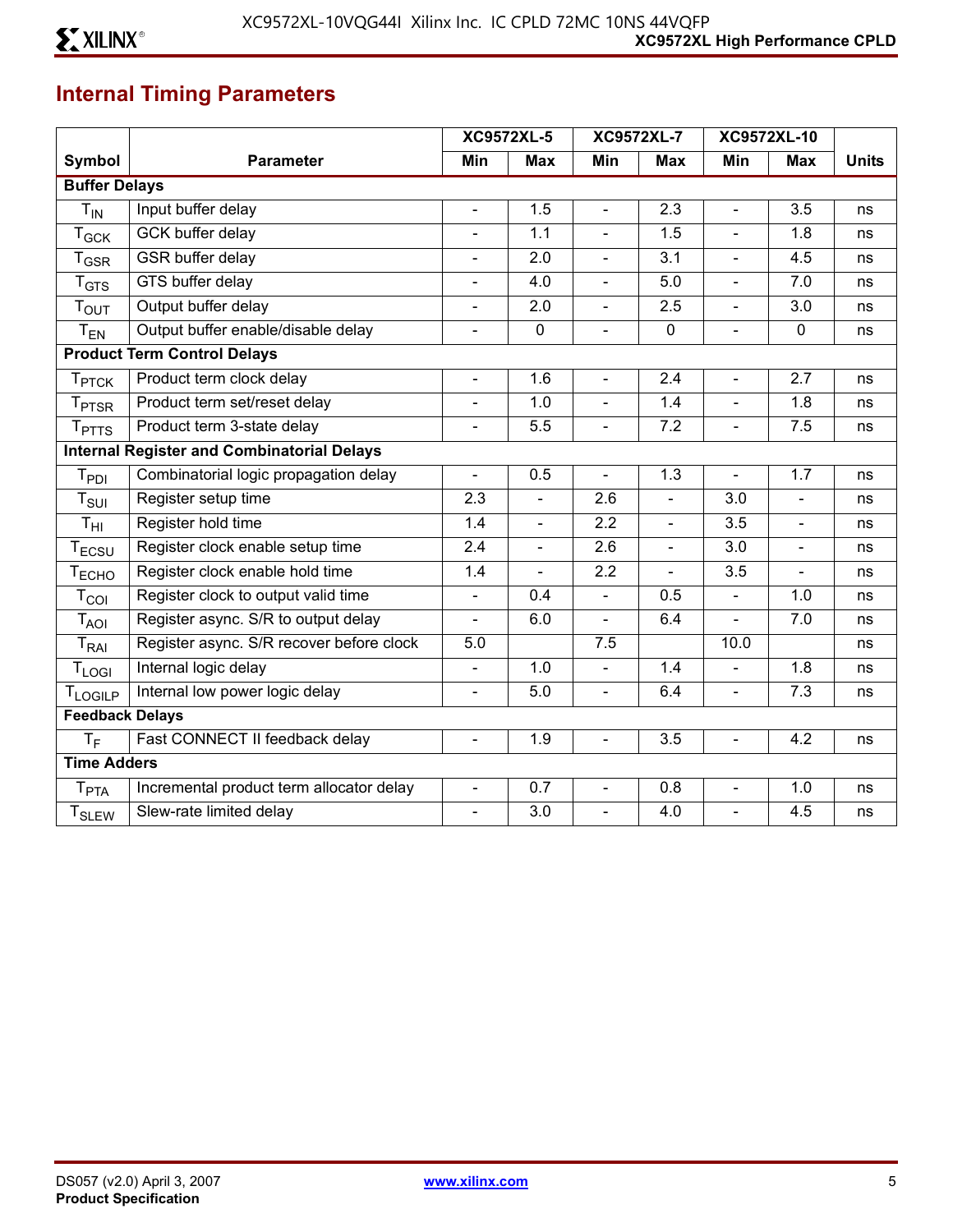# **XC9572XL I/O Pins(4)**

| Func-<br>tion<br><b>Block</b> | Macro-<br>cell  | <b>PC44</b>              | <b>VQ44</b>              | <b>CS48</b>              | <b>VQ64</b>              | TQ100            | <b>BScan</b><br>Order | <b>Func</b><br>-tion<br><b>Block</b> | Macro-<br>cell | <b>PC44</b>                 | <b>VQ44</b>              | <b>CS48</b>              | <b>VQ64</b>                 | <b>TQ100</b> | <b>BScan</b><br>Order     |
|-------------------------------|-----------------|--------------------------|--------------------------|--------------------------|--------------------------|------------------|-----------------------|--------------------------------------|----------------|-----------------------------|--------------------------|--------------------------|-----------------------------|--------------|---------------------------|
| $\mathbf{1}$                  | $\mathbf{1}$    | $\blacksquare$           | $\blacksquare$           | $\blacksquare$           | $\overline{a}$           | 16               | 213                   | $\overline{3}$                       | $\mathbf{1}$   | $\blacksquare$              | $\blacksquare$           | $\blacksquare$           | $\blacksquare$              | 41           | 105                       |
| $\mathbf{1}$                  | 2               | $\mathbf{1}$             | 39                       | D7                       | 8                        | 13               | 210                   | $\mathfrak{S}$                       | $\overline{2}$ | 11                          | 5                        | B <sub>5</sub>           | 22                          | 32           | 102                       |
| $\mathbf{1}$                  | 3               | $\blacksquare$           | $\blacksquare$           | D <sub>4</sub>           | 12                       | 18               | 207                   | $\sqrt{3}$                           | 3              | $\blacksquare$              | $\blacksquare$           | C <sub>4</sub>           | 31                          | 49           | 99                        |
| $\mathbf{1}$                  | 4               | $\overline{\phantom{a}}$ | $\overline{\phantom{a}}$ | $\overline{\phantom{a}}$ | 13                       | 20               | 204                   | 3                                    | 4              | $\qquad \qquad -$           | $\overline{\phantom{a}}$ | $\overline{\phantom{a}}$ | 32                          | 50           | 96                        |
| $\mathbf{1}$                  | 5               | $\overline{2}$           | 40                       | D <sub>6</sub>           | 9                        | 14               | 201                   | $\sqrt{3}$                           | 5              | 12                          | 6                        | A <sub>4</sub>           | 24                          | 35           | 93                        |
| $\mathbf{1}$                  | 6               | 3                        | 41                       | C7                       | 10                       | 15               | 198                   | $\sqrt{3}$                           | 6              | $\blacksquare$              | $\overline{a}$           | $\blacksquare$           | 34                          | 53           | 90                        |
| $\mathbf{1}$                  | $\overline{7}$  | $\qquad \qquad -$        | $\overline{\phantom{a}}$ | $\overline{\phantom{a}}$ | $\overline{\phantom{a}}$ | 25               | 195                   | $\sqrt{3}$                           | $\overline{7}$ | $\qquad \qquad -$           | $\overline{\phantom{a}}$ | $\overline{\phantom{a}}$ | ÷                           | 54           | 87                        |
| $\mathbf{1}$                  | 8               | 4                        | 42                       | C <sub>6</sub>           | 11                       | 17               | 192                   | $\mathfrak{S}$                       | 8              | 13                          | $\overline{7}$           | <b>B4</b>                | 25                          | 37           | 84                        |
| $\mathbf{1}$                  | 9               | $5^{(1)}$                | $43^{(1)}$               | $B7^{(1)}$               | $15^{(1)}$               | $22^{(1)}$       | 189                   | $\sqrt{3}$                           | 9              | 14                          | 8                        | A <sub>3</sub>           | 27                          | 42           | 81                        |
| $\mathbf{1}$                  | 10              | $\blacksquare$           | $\blacksquare$           | $\blacksquare$           | 18                       | 28               | 186                   | $\sqrt{3}$                           | 10             | $\overline{\phantom{a}}$    | $\blacksquare$           | D <sub>3</sub>           | 39                          | 60           | 78                        |
| $\mathbf{1}$                  | 11              | 6(1)                     | 44(1)                    | B6(1)                    | $16^{(1)}$               | $23^{(1)}$       | 183                   | $\sqrt{3}$                           | 11             | 18                          | 12                       | <b>B2</b>                | 33                          | 52           | 75                        |
| 1                             | 12              | $\frac{1}{2}$            | $\blacksquare$           | $\overline{\phantom{a}}$ | 23                       | 33               | 180                   | $\mathsf 3$                          | 12             | $\frac{1}{2}$               | $\overline{\phantom{a}}$ | $\overline{\phantom{a}}$ | 40                          | 61           | 72                        |
| $\mathbf{1}$                  | 13              | $\overline{a}$           |                          |                          | $\blacksquare$           | 36               | 177                   | $\sqrt{3}$                           | 13             | $\blacksquare$              | $\overline{a}$           | $\overline{a}$           | L,                          | 63           | 69                        |
| $\mathbf{1}$                  | 14              | 7(1)                     | 1(1)                     | A7 <sup>(1)</sup>        | $17^{(1)}$               | $27^{(1)}$       | 174                   | $\mathfrak{S}$                       | 14             | 19                          | 13                       | <b>B1</b>                | 35                          | 55           | 66                        |
| $\mathbf{1}$                  | 15              | 8                        | $\overline{2}$           | A <sub>6</sub>           | 19                       | 29               | 171                   | $\sqrt{3}$                           | 15             | 20                          | 14                       | C <sub>2</sub>           | 36                          | 56           | 63                        |
| $\mathbf{1}$                  | 16              | $\qquad \qquad -$        | $\overline{\phantom{a}}$ | $\overline{\phantom{a}}$ | $\overline{\phantom{a}}$ | 39               | 168                   | 3                                    | 16             | 24                          | 18                       | D <sub>2</sub>           | 42                          | 64           | 60                        |
| $\mathbf{1}$                  | 17              | 9                        | 3                        | C <sub>5</sub>           | 20                       | 30               | 165                   | $\sqrt{3}$                           | 17             | 22                          | 16                       | C <sub>3</sub>           | 38                          | 58           | 57                        |
| $\mathbf{1}$                  | 18              | $\overline{a}$           | $\overline{a}$           | $\overline{\phantom{a}}$ | $\overline{a}$           | 40               | 162                   | $\sqrt{3}$                           | 18             | $\blacksquare$              | $\overline{a}$           | $\blacksquare$           | L,                          | 59           | 54                        |
| $\mathbf 2$                   | $\mathbf{1}$    | $\frac{1}{2}$            | $\overline{\phantom{a}}$ | $\overline{\phantom{a}}$ | $\blacksquare$           | 87               | 159                   | $\overline{\mathbf{4}}$              | 1              | $\frac{1}{2}$               | $\overline{\phantom{a}}$ | $\overline{\phantom{a}}$ | $\blacksquare$              | 65           | 51                        |
| $\overline{2}$                | $\overline{2}$  | 35                       | 29                       | F <sub>4</sub>           | 60                       | 94               | 156                   | $\overline{4}$                       | $\overline{2}$ | 25                          | 19                       | E1                       | 43                          | 67           | 48                        |
| $\mathbf 2$                   | 3               | $\blacksquare$           | $\blacksquare$           | $\overline{a}$           | 58                       | 91               | 153                   | 4                                    | 3              | $\overline{a}$              | $\blacksquare$           | $\overline{\phantom{a}}$ | 46                          | 71           | 45                        |
| $\overline{2}$                | 4               | $\frac{1}{2}$            | $\overline{\phantom{a}}$ | $\overline{\phantom{m}}$ | 59                       | 93               | 150                   | 4                                    | 4              | $\frac{1}{2}$               | $\overline{\phantom{a}}$ | $\overline{\phantom{a}}$ | 47                          | 72           | 42                        |
| $\overline{2}$                | 5               | 36                       | 30                       | G <sub>5</sub>           | 61                       | 95               | 147                   | 4                                    | 5              | 26                          | 20                       | E2                       | 44                          | 68           | 39                        |
| $\overline{2}$                | 6               | 37                       | 31                       | F <sub>5</sub>           | 62                       | 96               | 144                   | 4                                    | 6              | $\overline{\phantom{a}}$    | $\overline{\phantom{a}}$ | E <sub>4</sub>           | 49                          | 76           | 36                        |
| $\overline{c}$                | $\overline{7}$  | $\overline{\phantom{0}}$ | $\blacksquare$           | $\overline{\phantom{a}}$ | $\blacksquare$           | $3^{(2)}$        | 141                   | 4                                    | $\overline{7}$ | $\overline{\phantom{a}}$    | $\overline{\phantom{a}}$ | $\blacksquare$           | $\overline{a}$              | 77           | 33                        |
| $\overline{2}$                | 8               | 38                       | 32                       | G <sub>6</sub>           | 63                       | 97               | 138                   | 4                                    | 8              | 27                          | 21                       | F1                       | 45                          | 70           | 30                        |
| $\overline{2}$                | 9               | $39^{(1)}$               | $33^{(1)}$               | $\overline{G7^{(1)}}$    | $64^{(1)}$               | $99^{(1)}$       | 135                   | 4                                    | 9              | $\blacksquare$              | $\overline{a}$           | $\blacksquare$           | L,                          | 66           | 27                        |
| $\overline{\mathbf{c}}$       | 10              | $\blacksquare$           | $\blacksquare$           | $\blacksquare$           | $\mathbf{1}$             | $\mathbf 1$      | 132                   | 4                                    | 10             | $\overline{\phantom{a}}$    | $\blacksquare$           | $\overline{\phantom{a}}$ | 51                          | 81           | 24                        |
| $\overline{2}$                | 11              | $40^{(1)}$               | $34^{(1)}$               | $F6^{(1)}$               | $2^{(1)}$                | 4(1)             | 129                   | 4                                    | 11             | 28                          | 22                       | G1                       | 48                          | 74           | $\overline{21}$           |
| $\overline{2}$                | 12              |                          |                          |                          | 4                        | 6                | 126                   | 4                                    | 12             |                             | $\overline{\phantom{a}}$ |                          | 52                          | 82           | 18                        |
| $\overline{2}$                | 13 <sup>2</sup> | $\sim$ .                 | $\sim$                   | $\blacksquare$           | $\blacksquare$           | 8                | 123                   | $\overline{4}$                       | 13             | $\blacksquare$              | $\blacksquare$           | $\blacksquare$           | $\mathcal{L}_{\mathcal{A}}$ | 85           | 15                        |
| $\overline{2}$                | 14              | $42^{(3)}$               | $36^{(3)}$               | $E6^{(3)}$               | $5^{(3)}$                | 9 <sup>(3)</sup> | 120                   | $\overline{4}$                       | 14             | 29                          | 23                       | F <sub>2</sub>           | 50                          | 78           | 12                        |
| $\overline{2}$                | 15              | 43                       | 37                       | E7                       | 6                        | 11               | 117                   | $\overline{4}$                       | 15             | 33                          | 27                       | E <sub>3</sub>           | 56                          | 89           | $\boldsymbol{9}$          |
| $2^{\circ}$                   | 16              | $\omega_{\rm c}$         | $\sim$                   | $\sim$                   | $\omega_{\rm c}$         | 10               | 114                   | $\overline{4}$                       | 16             | $\omega$                    | $\sim$                   | $\omega_{\rm c}$         | $\omega_{\rm c}$            | 86           | $6\phantom{1}6$           |
| $2^{\circ}$                   | 17              | 44                       | 38                       | E <sub>5</sub>           | $\overline{7}$           | 12               | 111                   | $\overline{4}$                       | 17             | 34                          | 28                       | G4                       | 57                          | 90           | $\ensuremath{\mathsf{3}}$ |
| $\overline{2}$                | 18              | $\blacksquare$           | $\mathbb{L}^+$           | $\omega_{\rm c}$         | $\omega_{\rm c}$         | 92               | 108                   | $\overline{4}$                       | $18$           | $\mathcal{L}_{\mathcal{A}}$ | $\omega_{\rm c}$         | $\equiv$                 | $\omega_{\rm c}$            | 79           | $\pmb{0}$                 |

**Notes:** 

1. Global control pin.

2. GTS1 for TQ100.

3. GTS1 for PC44, VQ44, CS48, and VQ64.

4. The pin-outs are the same for Pb-free versions of packages.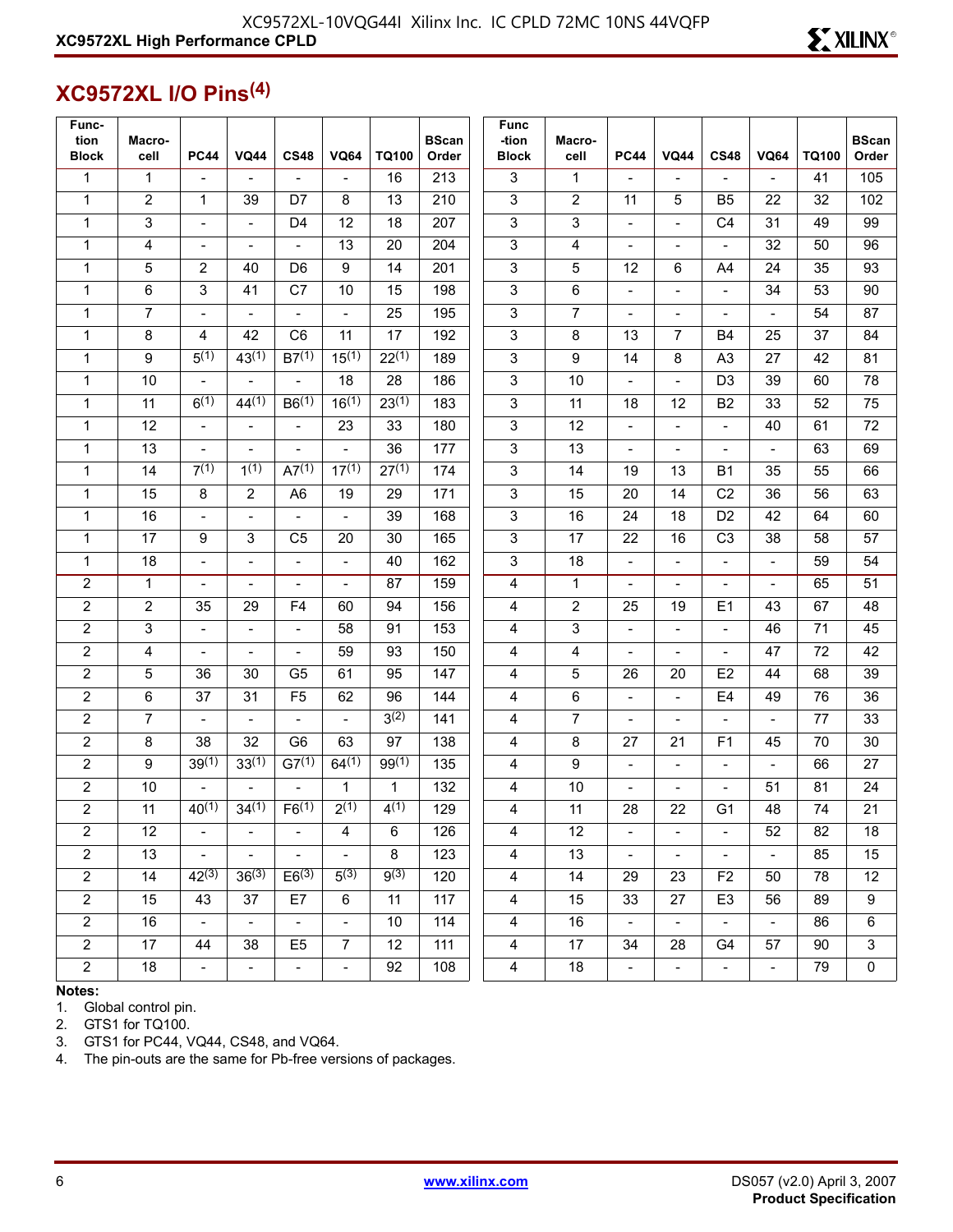# **XC9572XL Global, JTAG and Power Pins(1)**

| <b>Pin Type</b>   | <b>PC44</b>    | <b>VQ44</b> | <b>CS48</b>     | <b>VQ64</b>     | <b>TQ100</b>      |
|-------------------|----------------|-------------|-----------------|-----------------|-------------------|
| I/O/GCK1          | 5              | 43          | $\overline{B7}$ | $\overline{15}$ | 22                |
| I/O/GCK2          | 6              | 44          | B <sub>6</sub>  | 16              | 23                |
| I/O/GCK3          | $\overline{7}$ |             | A7              | 17              | 27                |
| I/O/GTS1          | 42             | 36          | E <sub>6</sub>  | $5\phantom{.0}$ | 3                 |
| I/O/GTS2          | 40             | 34          | F <sub>6</sub>  | $\overline{2}$  | $\overline{4}$    |
| I/O/GSR           | 39             | 33          | G7              | 64              | 99                |
| <b>TCK</b>        | 17             | 11          | A1              | 30              | 48                |
| TDI               | 15             | 9           | B <sub>3</sub>  | 28              | 45                |
| <b>TDO</b>        | 30             | 24          | G <sub>2</sub>  | 53              | 83                |
| <b>TMS</b>        | 16             | 10          | A2              | 29              | 47                |
| $V_{CClNT}$ 3.3V  | 21, 41         | 15, 35      | C1, F7          | 3, 37           | 5, 57, 98         |
| $VCCIO$ 2.5V/3.3V | 32             | 26          | G <sub>3</sub>  | 26, 55          | 26, 38, 51, 88    |
| <b>GND</b>        | 10, 23, 31     | 4, 17, 25   | A5, D1, F3      | 14, 21, 41, 54  | 21, 31, 44, 62,   |
|                   |                |             |                 |                 | 69, 75, 84, 100   |
| No Connects       |                |             |                 |                 | 2, 7, 19, 24, 34, |
|                   |                |             |                 |                 | 43, 46, 73, 80    |

### **Notes:**

1. The pin-outs are the same for Pb-free versions of packages.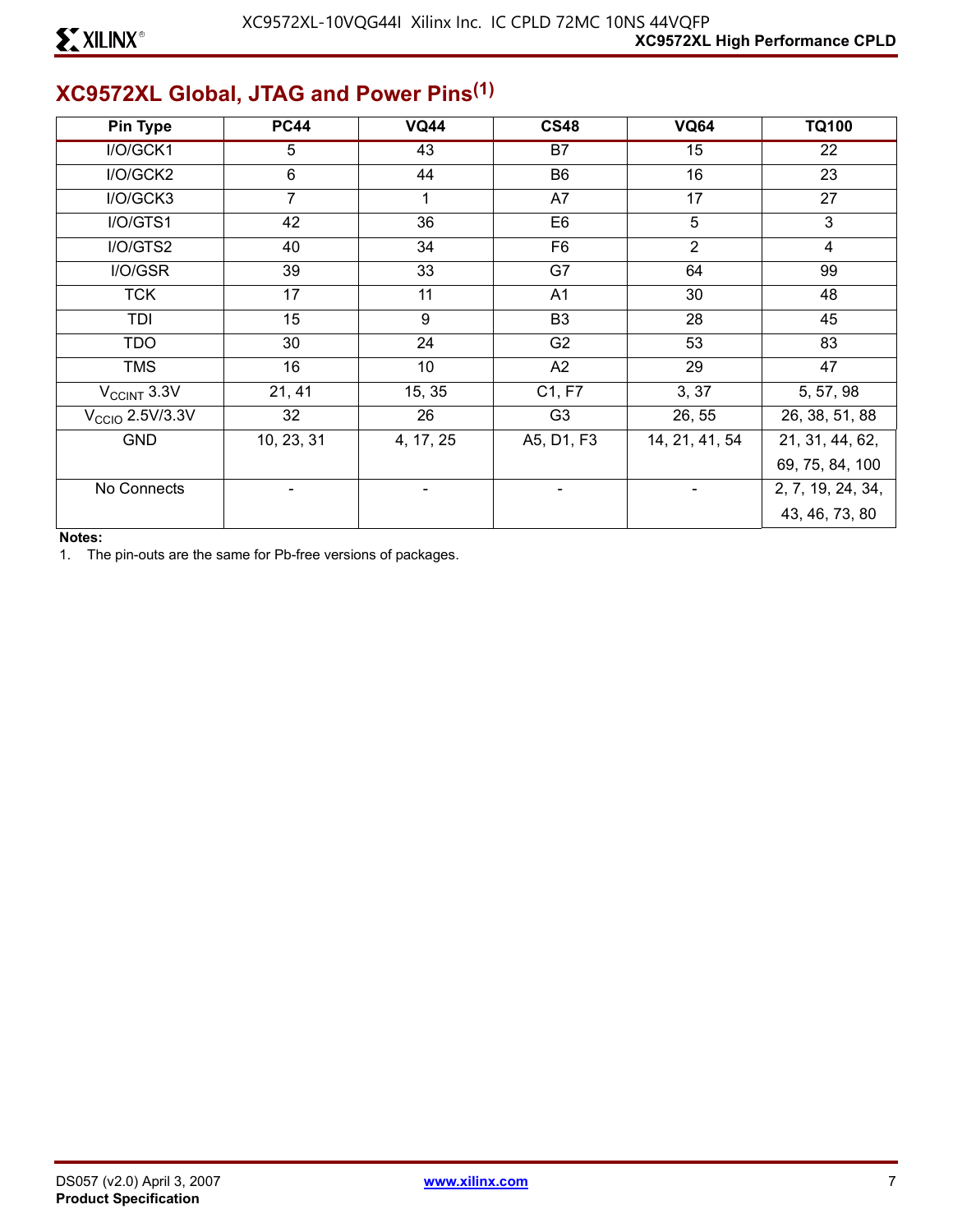# **XXILINX®**

# **Device Part Marking and Ordering Combination Information**



### **Notes:**

Sample package with part marking.

- 1. Due to the small size of chip scale packages, part marking on these packages does not follow the above sample and the complete part number cannot be included in the marking. Part marking on chip scale packages by line:
	- Line  $1 = X$  (Xilinx logo), then truncated part number (no XC), i.e., 95xxxXL.
	- Line  $2$  = Not related to device part number.
	- Line  $3$  = Not related to device part number.
	- Line 4 = Package code, speed, operating temperature, three digits not related to device part number. Package codes: C1 = CS48, C2 = CSG48.

|                            | <b>Speed</b>      |                   |                       |                                  |                         |
|----------------------------|-------------------|-------------------|-----------------------|----------------------------------|-------------------------|
| <b>Device Ordering and</b> | (pin-to-pin       | Pkg.              | No. of<br><b>Pins</b> |                                  | Operating               |
| <b>Part Marking Number</b> | delay)            | Symbol            |                       | Package Type                     | Range <sup>(1)</sup>    |
| <b>XC9572XL-5PC44C</b>     | 5 <sub>ns</sub>   | <b>PC44</b>       | 44-pin                | Plastic Lead Chip Carrier (PLCC) | C                       |
| XC9572XL-5VQ44C            | 5 <sub>ns</sub>   | $\overline{VQ44}$ | 44-pin                | <b>Quad Flat Pack (VQFP)</b>     | $\overline{\text{c}}$   |
| XC9572XL-5CS48C            | $\overline{5}$ ns | CS48              | 48-ball               | Chip Scale Package (CSP)         | $\overline{\text{C}}$   |
| XC9572XL-5VQ64C            | 5 <sub>ns</sub>   | <b>VQ64</b>       | 64-pin                | Quad Flat Pack (VQFP)            | $\overline{\text{C}}$   |
| XC9572XL-5TQ100C           | 5 <sub>ns</sub>   | TQ100             | $100$ -pin            | Thin Quad Flat Pack (TQFP)       | $\overline{\text{C}}$   |
| <b>XC9572XL-7PC44C</b>     | $7.5$ ns          | PC44              | $44$ -pin             | Plastic Lead Chip Carrier (PLCC) | $\overline{\text{c}}$   |
| XC9572XL-7VQ44C            | $7.5$ ns          | <b>VQ44</b>       | 44-pin                | Quad Flat Pack (VQFP)            | $\overline{\text{C}}$   |
| <b>XC9572XL-7CS48C</b>     | $7.5$ ns          | CS48              | 48-ball               | Chip Scale Package (CSP)         | $\overline{\text{C}}$   |
| XC9572XL-7VQ64C            | $7.5$ ns          | <b>VQ64</b>       | 64-pin                | Quad Flat Pack (VQFP)            | $\overline{\rm c}$      |
| XC9572XL-7TQ100C           | $7.5$ ns          | <b>TQ100</b>      | $100$ -pin            | Thin Quad Flat Pack (TQFP)       | $\overline{\text{C}}$   |
| <b>XC9572XL-7PC44I</b>     | $7.5$ ns          | <b>PC44</b>       | $44$ -pin             | Plastic Lead Chip Carrier (PLCC) |                         |
| XC9572XL-7VQ44I            | $7.5$ ns          | $\overline{VQ44}$ | 44-pin                | Quad Flat Pack (VQFP)            |                         |
| <b>XC9572XL-7CS48I</b>     | $7.5$ ns          | $\overline{CS48}$ | 48-ball               | Chip Scale Package (CSP)         |                         |
| XC9572XL-7VQ64I            | $7.5$ ns          | <b>VQ64</b>       | 64-pin                | Quad Flat Pack (VQFP)            |                         |
| XC9572XL-7TQ100I           | $7.5$ ns          | <b>TQ100</b>      | $100$ -pin            | Thin Quad Flat Pack (TQFP)       |                         |
| <b>XC9572XL-10PC44C</b>    | 10 <sub>ns</sub>  | <b>PC44</b>       | 44-pin                | Plastic Lead Chip Carrier (PLCC) | $\overline{\mathsf{c}}$ |
| XC9572XL-10VQ44C           | 10 <sub>ns</sub>  | $\overline{VQ44}$ | $44$ -pin             | <b>Quad Flat Pack (VQFP)</b>     | $\overline{\mathsf{C}}$ |
| XC9572XL-10CS48C           | 10 <sub>ns</sub>  | $\overline{CS48}$ | 48-ball               | Chip Scale Package (CSP)         | $\overline{\mathsf{C}}$ |
| XC9572XL-10VQ64C           | 10 <sub>ns</sub>  | <b>VQ64</b>       | 64-pin                | Quad Flat Pack (VQFP)            | $\overline{\text{C}}$   |
| XC9572XL-10TQ100C          | 10 <sub>ns</sub>  | <b>TQ100</b>      | $100$ -pin            | Thin Quad Flat Pack (TQFP)       | $\overline{\text{c}}$   |
| XC9572XL-10PC44I           | 10 <sub>ns</sub>  | <b>PC44</b>       | $44$ -pin             | Plastic Lead Chip Carrier (PLCC) |                         |
| XC9572XL-10VQ44I           | 10 <sub>ns</sub>  | <b>VQ44</b>       | 44-pin                | Quad Flat Pack (VQFP)            |                         |
| XC9572XL-10CS48I           | 10 <sub>ns</sub>  | CS48              | 48-ball               | Chip Scale Package (CSP)         |                         |
| XC9572XL-10VQ64I           | 10 <sub>ns</sub>  | <b>VQ64</b>       | 64-pin                | Quad Flat Pack (VQFP)            |                         |
| XC9572XL-10TQ100I          | 10 <sub>ns</sub>  | TQ100             | $100$ -pin            | Thin Quad Flat Pack (TQFP)       |                         |

**Notes:** 

C = Commercial:  $T_A$  = 0° to +70°C; I = Industrial:  $T_A$  = -40° to +85°C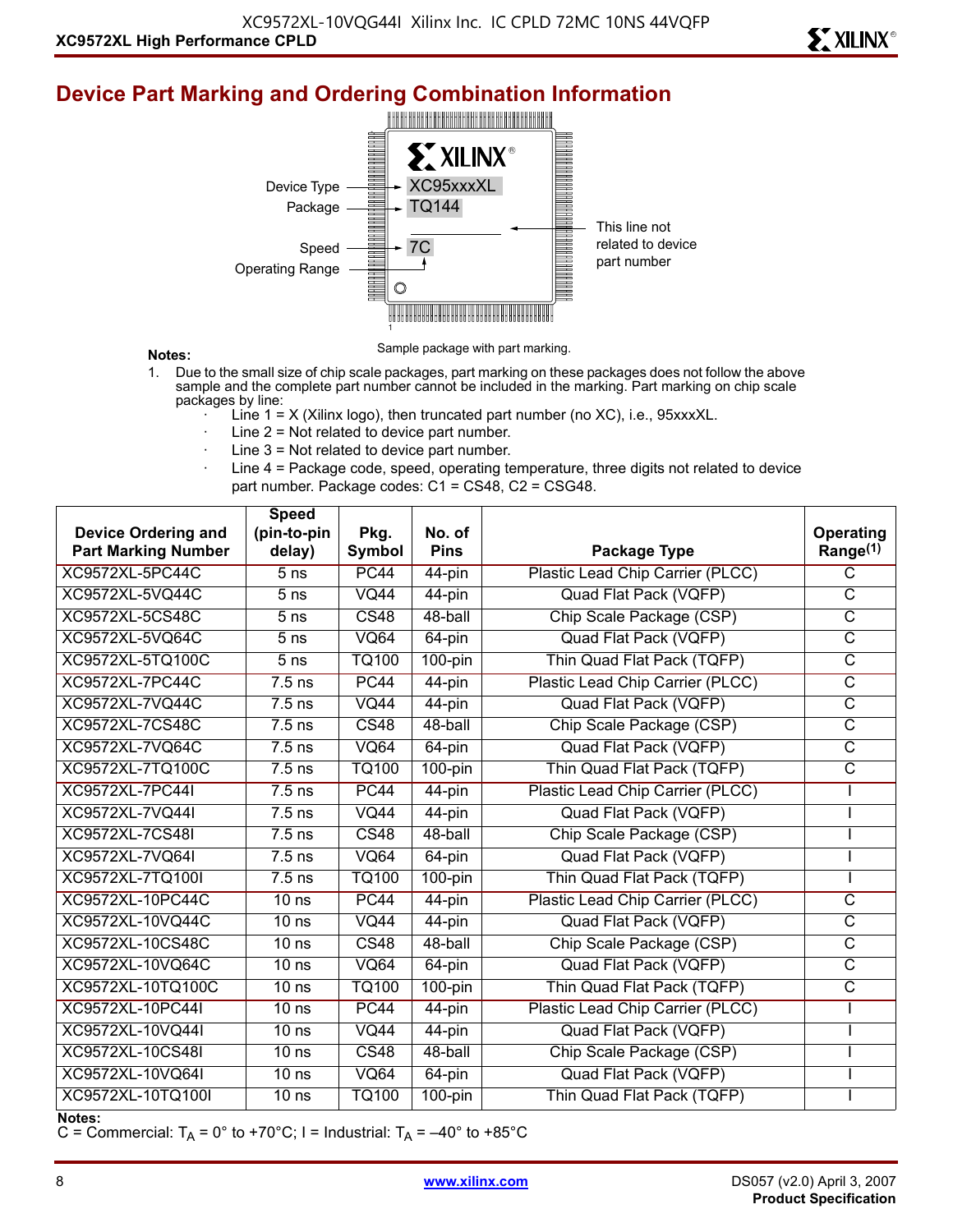|                                                          | <b>Speed</b>          |                |                       |                                           |                                   |
|----------------------------------------------------------|-----------------------|----------------|-----------------------|-------------------------------------------|-----------------------------------|
| <b>Device Ordering and</b><br><b>Part Marking Number</b> | (pin-to-pin<br>delay) | Pkg.<br>Symbol | No. of<br><b>Pins</b> | Package Type                              | Operating<br>Range <sup>(1)</sup> |
| XC9572XL-5PCG44C                                         | $\overline{5}$ ns     | PCG44          | 44-pin                | Plastic Lead Chip Carrier (PLCC); Pb-free | $\overline{\text{c}}$             |
| XC9572XL-5VQG44C                                         | 5 <sub>ns</sub>       | VQG44          | 44-pin                | Quad Flat Pack (VQFP); Pb-free            | $\overline{C}$                    |
| <b>XC9572XL-5CSG48C</b>                                  | 5 <sub>ns</sub>       | CSG48          | 48-ball               | Chip Scale Package (CSP); Pb-free         | $\overline{\mathsf{C}}$           |
| XC9572XL-5VQG64C                                         | 5 <sub>ns</sub>       | VQG64          | 64-pin                | Quad Flat Pack (VQFP); Pb-free            | $\overline{C}$                    |
| XC9572XL-5TQG100C                                        | 5 <sub>ns</sub>       | <b>TQG100</b>  | $100$ -pin            | Thin Quad Flat Pack (TQFP); Pb-free       | $\overline{\text{c}}$             |
| XC9572XL-7PCG44C                                         | $7.5$ ns              | PCG44          | 44-pin                | Plastic Lead Chip Carrier (PLCC); Pb-free | $\overline{\text{c}}$             |
| XC9572XL-7VQG44C                                         | $7.5$ ns              | VQG44          | 44-pin                | Quad Flat Pack (VQFP); Pb-free            | $\overline{C}$                    |
| XC9572XL-7CSG48C                                         | $7.5$ ns              | CSG48          | 48-ball               | Chip Scale Package (CSP); Pb-free         | $\overline{C}$                    |
| XC9572XL-7VQG64C                                         | $7.5$ ns              | VQG64          | $64$ -pin             | Quad Flat Pack (VQFP); Pb-free            | $\overline{C}$                    |
| XC9572XL-7TQG100C                                        | $7.5$ ns              | <b>TQG100</b>  | $100$ -pin            | Thin Quad Flat Pack (TQFP); Pb-free       | $\overline{\text{C}}$             |
| <b>XC9572XL-7PCG44I</b>                                  | $7.5$ ns              | PCG44          | $44$ -pin             | Plastic Lead Chip Carrier (PLCC); Pb-free |                                   |
| <b>XC9572XL-7VQG44I</b>                                  | $7.5$ ns              | VQG44          | 44-pin                | Quad Flat Pack (VQFP); Pb-free            |                                   |
| <b>XC9572XL-7CSG48I</b>                                  | $7.5$ ns              | CSG48          | 48-ball               | Chip Scale Package (CSP); Pb-free         |                                   |
| XC9572XL-7VQG64I                                         | $7.5$ ns              | VQG64          | 64-pin                | Quad Flat Pack (VQFP); Pb-free            |                                   |
| XC9572XL-7TQG100I                                        | $7.5$ ns              | <b>TQG100</b>  | $100$ -pin            | Thin Quad Flat Pack (TQFP); Pb-free       |                                   |
| <b>XC9572XL-10PCG44C</b>                                 | 10 <sub>ns</sub>      | PCG44          | $44$ -pin             | Plastic Lead Chip Carrier (PLCC); Pb-free | $\overline{\text{c}}$             |
| XC9572XL-10VQG44C                                        | 10 <sub>ns</sub>      | VQG44          |                       | Quad Flat Pack (VQFP); Pb-free            | $\overline{C}$                    |
|                                                          |                       |                | 44-pin                |                                           |                                   |
| <b>XC9572XL-10CSG48C</b>                                 | 10 <sub>ns</sub>      | CSG48          | 48-ball               | Chip Scale Package (CSP); Pb-free         | $\overline{\mathsf{C}}$           |
| XC9572XL-10VQG64C                                        | 10 <sub>ns</sub>      | VQG64          | 64-pin                | Quad Flat Pack (VQFP); Pb-free            | $\overline{\text{C}}$             |
| XC9572XL-10TQG100C                                       | 10 <sub>ns</sub>      | <b>TQG100</b>  | $100$ -pin            | Thin Quad Flat Pack (TQFP); Pb-free       | $\overline{C}$                    |
| <b>XC9572XL-10PCG44I</b>                                 | 10 <sub>ns</sub>      | PCG44          | $44$ -pin             | Plastic Lead Chip Carrier (PLCC); Pb-free |                                   |
| XC9572XL-10VQG44I                                        | 10 <sub>ns</sub>      | VQG44          | 44-pin                | Quad Flat Pack (VQFP); Pb-free            |                                   |
| XC9572XL-10CSG48I                                        | $10$ ns               | CSG48          | 48-ball               | Chip Scale Package (CSP); Pb-free         |                                   |
| XC9572XL-10VQG64I                                        | 10 <sub>ns</sub>      | VQG64          | 64-pin                | Quad Flat Pack (VQFP); Pb-free            |                                   |
| XC9572XL-10TQG100I                                       | 10 <sub>ns</sub>      | <b>TQG100</b>  | $100$ -pin            | Thin Quad Flat Pack (TQFP); Pb-free       |                                   |

### **Notes:**

1. C = Commercial:  $T_A = 0^\circ$  to +70°C; I = Industrial:  $T_A = -40^\circ$  to +85°C

Standard Example: XC9572XL -4 TQ



|  | 144 | Pb-Free Example: XC9572XL -4 TQ G                             |  |  | 144 |  |
|--|-----|---------------------------------------------------------------|--|--|-----|--|
|  |     | Device —<br>Speed Grade —<br>Package Type ——<br>Pb-Free ————— |  |  |     |  |
|  |     | Number of Pins<br><b>Temperature Range</b>                    |  |  |     |  |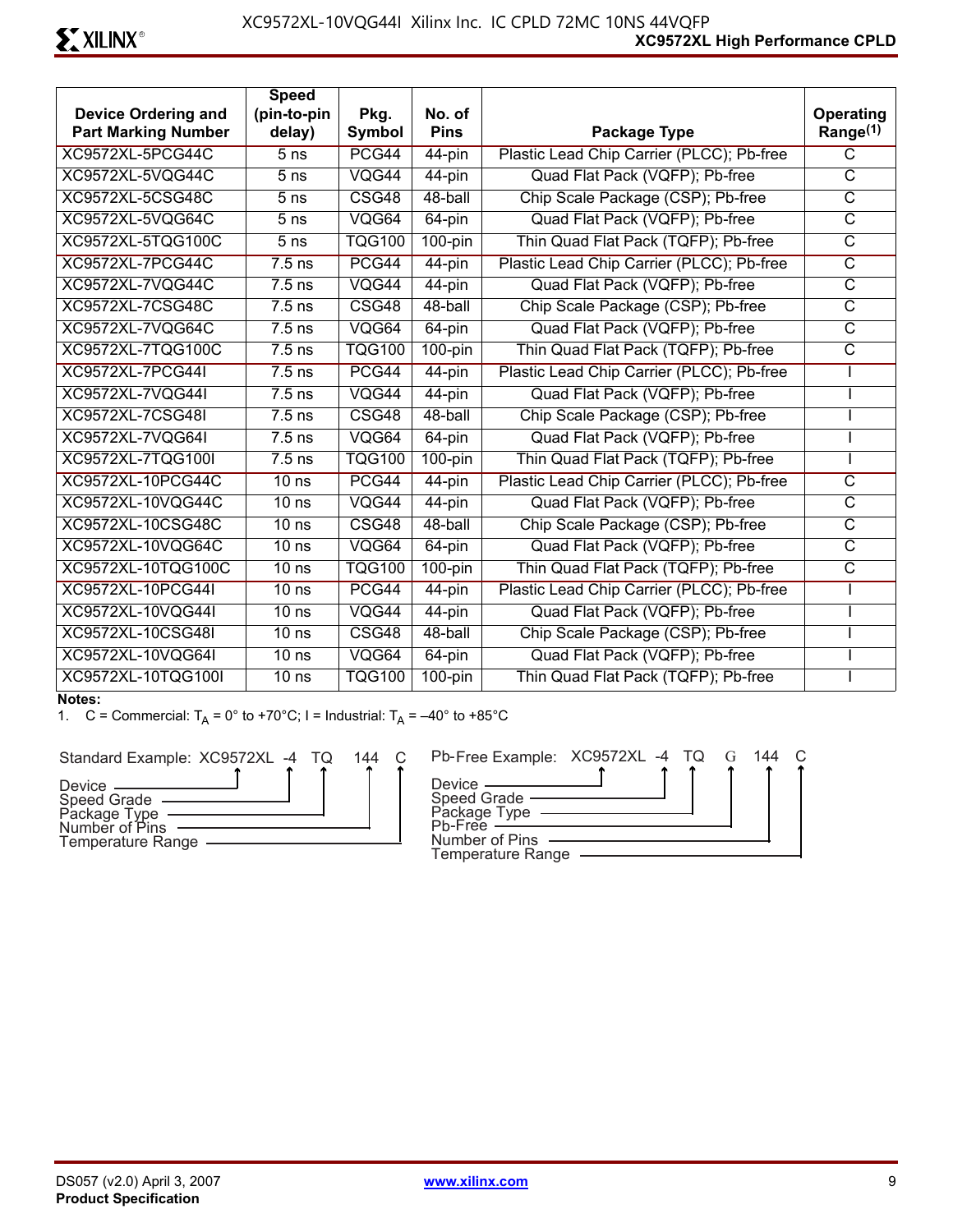# **Warranty Disclaimer**

THESE PRODUCTS ARE SUBJECT TO THE TERMS OF THE XILINX LIMITED WARRANTY WHICH CAN BE VIEWED AT [http://www.xilinx.com/warranty.htm.](http://www.xilinx.com/warranty.htm) THIS LIMITED WARRANTY DOES NOT EXTEND TO ANY USE OF THE PRODUCTS IN AN APPLICATION OR ENVIRONMENT THAT IS NOT WITHIN THE SPECIFICATIONS STATED ON THE THEN-CURRENT XILINX DATA SHEET FOR THE PRODUCTS. PRODUCTS ARE NOT DESIGNED TO BE FAIL-SAFE AND ARE NOT WARRANTED FOR USE IN APPLICATIONS THAT POSE A RISK OF PHYSICAL HARM OR LOSS OF LIFE. USE OF PRODUCTS IN SUCH APPLICATIONS IS FULLY AT THE RISK OF CUSTOMER SUBJECT TO APPLICABLE LAWS AND REGULATIONS.

# **Further Reading**

The following Xilinx links go to relevant XC9500XL CPLD documentation, including XAPP111, Using the XC9500XL Timing Model, and XAPP784, Bulletproof CPLD Design Practices. Simply click on the link and scroll down.

**[Data Sheets, Application Notes, and White Papers.](http://www.xilinx.com/xlnx/xweb/xil_publications_display.jsp?sGlobalNavPick=&sSecondaryNavPick=&category=-19216&iLanguageID=1)**

### **[Packaging](http://www.xilinx.com/xlnx/xweb/xil_publications_index.jsp?sGlobalNavPick=&sSecondaryNavPick=&category=-19166&iLanguageID=1)**

## **Revision History**

The following table shows the revision history for this document.

| <b>Date</b> | <b>Version</b> | <b>Revision</b>                                                                                                                                                    |
|-------------|----------------|--------------------------------------------------------------------------------------------------------------------------------------------------------------------|
| 09/28/98    | 1.0            | Initial Xilinx release.                                                                                                                                            |
| 08/28/01    | 1.1            | Added VQ44 package.                                                                                                                                                |
| 06/20/02    | 1.2            | Updated $I_{CC}$ equation, page 1. Updated Component Availability table. Added additional $I_{H}$<br>test conditions and measurements to DC Characteristics table. |
| 05/27/03    | 1.3            | Updated $T_{SO1}$ from 260 to 220°C. Added Part Marking and updated Ordering Information.                                                                          |
| 08/21/03    | 1.4            | Updated Package Device Marking Pin 1 orientation.                                                                                                                  |
| 07/15/04    | 1.5            | Added Pb-free documentation                                                                                                                                        |
| 09/15/04    | 1.6            | Added $T_{APRPW}$ specification to AC Characteristics.                                                                                                             |
| 04/29/05    | 1.7            | No change to documentation.                                                                                                                                        |
| 07/15/05    | 1.8            | Move to Product Specification                                                                                                                                      |
| 03/22/06    | 1.9            | Add Warranty Disclaimer.                                                                                                                                           |
| 04/03/07    | 2.0            | Add programming temperature range warning on page 1.                                                                                                               |